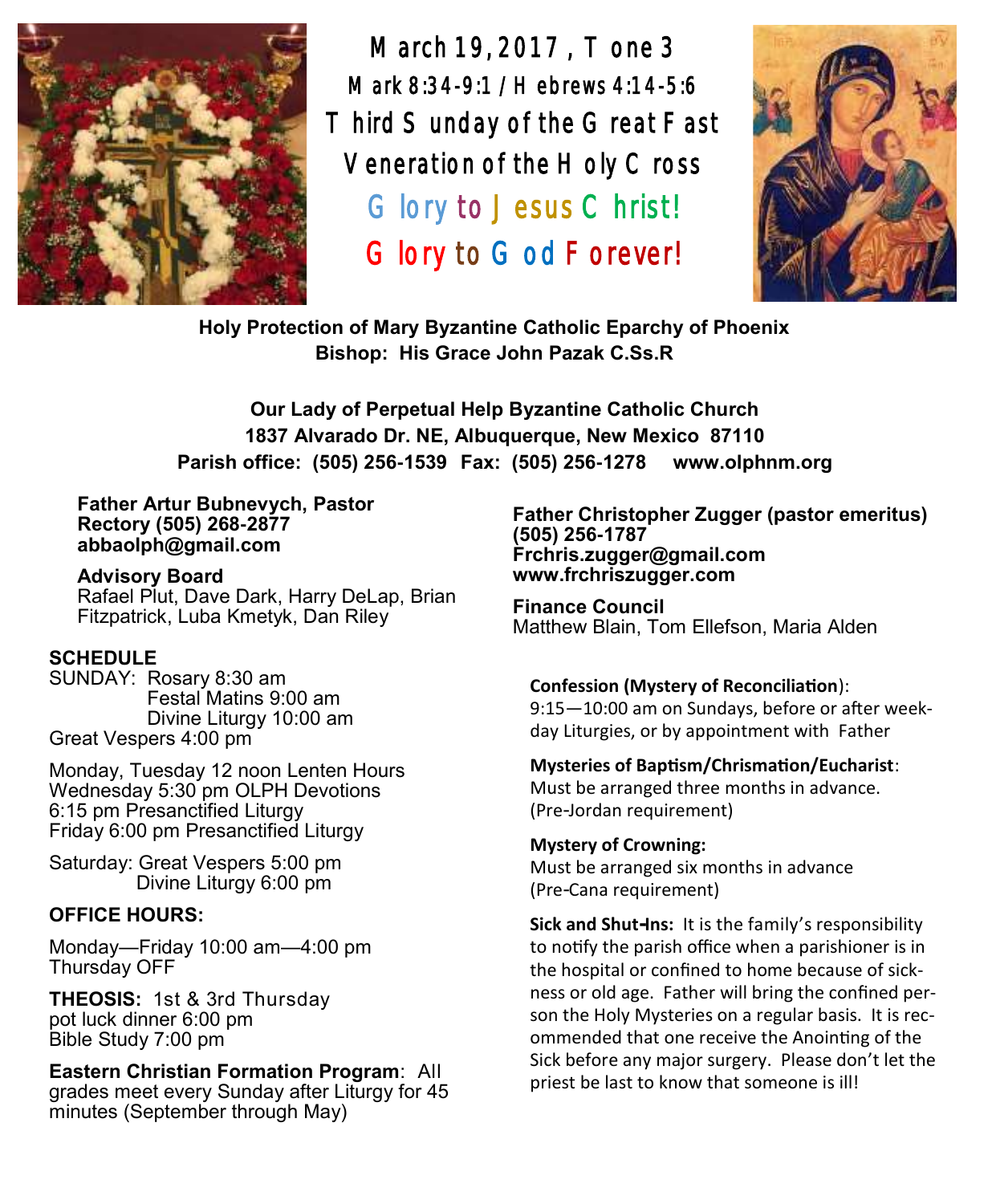**Welcome to our Church! If you are looking for a spiritual home, contact Father Artur or the office staff for more information. God bless you.**

| Today<br><b>Final Day of Retreat</b><br><b>ECF Classes</b> | $8:30$ am<br>$9:00$ am<br>10:00 am<br>4:00 pm                                                                                               | Rosary<br>Matins/Confessions / Veneration of the Holy Cross<br>Divine Liturgy for Parishioners, Benefactors & Friends<br>Fr. Chris: Health of Henry Zugger<br><b>Great Vespers</b>    |  |  |
|------------------------------------------------------------|---------------------------------------------------------------------------------------------------------------------------------------------|---------------------------------------------------------------------------------------------------------------------------------------------------------------------------------------|--|--|
| March 20<br>Monday                                         | Venerable Fathers of the St. Sabbas Monastery<br>Readings: Genesis 8:21-9:7; Proverbs 11:19-12:6<br>$9:00$ am<br>Akathist to the Holy Cross |                                                                                                                                                                                       |  |  |
| March 21<br>Tuesday                                        | James of Catania Bishop-Confessor<br>Readings: Genesis 9:8-17; Proverbs 12:8-22                                                             |                                                                                                                                                                                       |  |  |
|                                                            | 12 noon                                                                                                                                     | Akathist to the Holy Cross                                                                                                                                                            |  |  |
| March 22<br>Wednesday                                      | <b>Basil of Ancyra Priest-Martyr</b><br>Readings: Genesis 9:18-10:1; Proverbs 12:23-13:9                                                    |                                                                                                                                                                                       |  |  |
| MID-LENT                                                   | 5:30 pm<br>$6:15$ pm                                                                                                                        | <b>OLPH Devotions</b><br>Presanctified Liturgy                                                                                                                                        |  |  |
| March 23<br>Thursday                                       | Nicon and Others Venerable-Martyrs<br>Readings: Genesis 10:32-11:9; Proverbs 13:19-14:6                                                     |                                                                                                                                                                                       |  |  |
|                                                            | 10:30 am<br>$6:00$ pm<br>7:00 pm                                                                                                            | <b>OASIS Class</b><br>pot-luck dinner<br>THEOSIS: Mystery of the Byzantine Liturgy                                                                                                    |  |  |
| March 24<br>Friday                                         | Zachary Venerable                                                                                                                           | Readings: Genesis 12:1-7; Proverbs 14:14-26                                                                                                                                           |  |  |
|                                                            | 9-10:30 am<br>$6:00 \text{ pm}$                                                                                                             | Prayer & Witness For Life in front of Planned Parenthood on San Mateo<br>Presanctified Liturgy /Blessing of Litija<br>meatless potluck                                                |  |  |
| March 25<br>Saturday                                       | Annunciation of the Theotokos / Solemn Holy Day<br>Epistle: Hebrews 2:11-18; Gospel: Luke 1:24-38                                           |                                                                                                                                                                                       |  |  |
|                                                            | $9:00$ am                                                                                                                                   | Divine Liturgy for the Parish Family, Benefactors & Friends / Mirovanije                                                                                                              |  |  |
| March 26<br>Sunday                                         | Fourth Sunday of the Great Fast / Synaxis of the Archangel Gabriel<br>Epistle: Hebrews 6:13-20; Gospel: Mark 9:17-31                        |                                                                                                                                                                                       |  |  |
| <b>ECF Classes</b>                                         | $5:00 \text{ pm}$<br>6:00 pm                                                                                                                | <b>Great Vespers</b><br>Divine Liturgy; Blessing on John & Akela Danovich                                                                                                             |  |  |
|                                                            | 8:30 am<br>$9:00$ am<br>10:00 am                                                                                                            | Rosary<br>Matins/Confessions<br>Divine Liturgy for Parishioners, Benefactors & Friends<br>Fr. Chris: Health of Chelsea Griego & unborn child by grandparents Harry &<br>Barbara DeLap |  |  |
|                                                            | 4:00 pm                                                                                                                                     | <b>Great Vespers</b>                                                                                                                                                                  |  |  |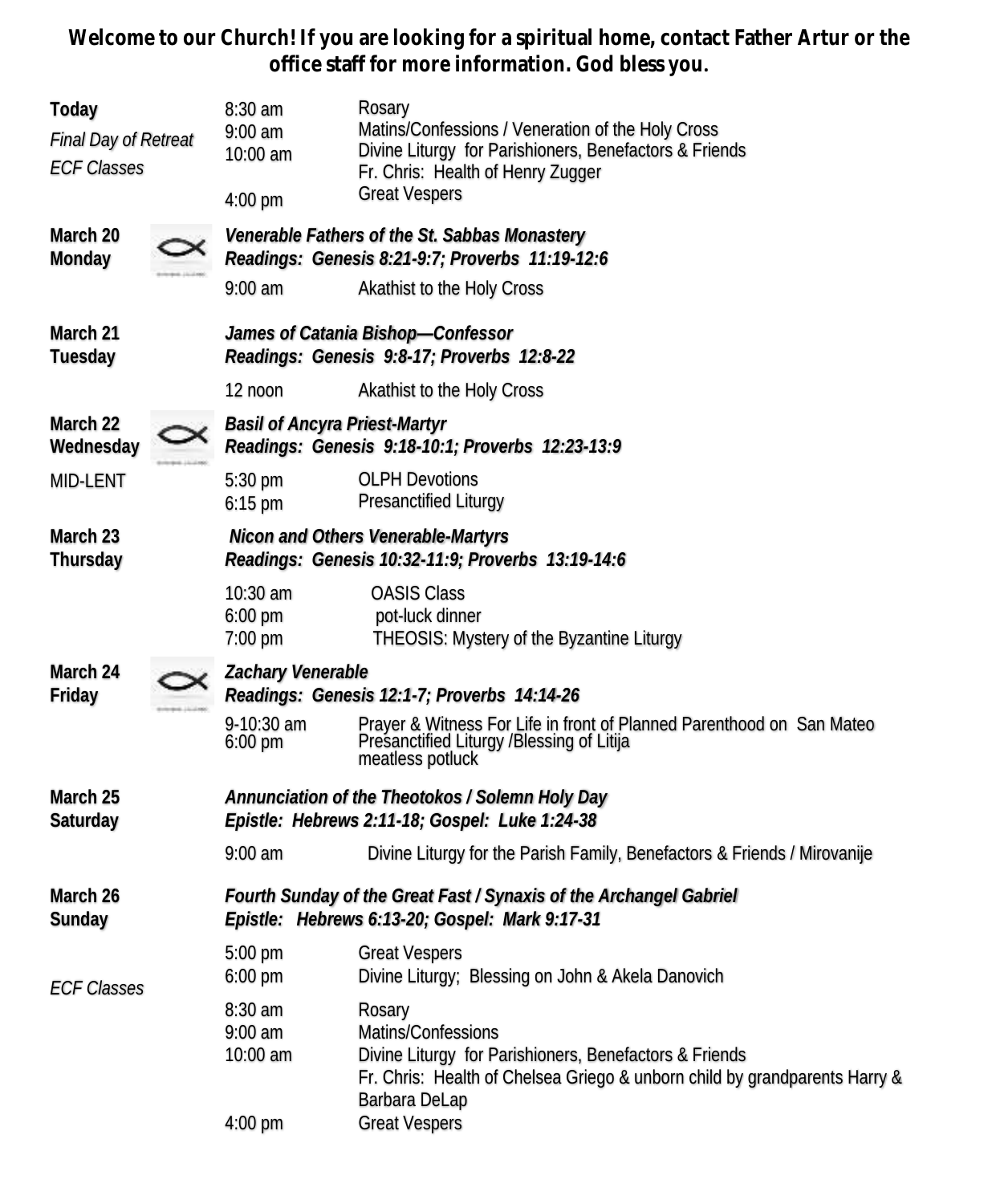Physician and Help of Those in sickness, Redeemer and Savior of the infirm; O Master and Lord of all, grant healing to your servants. Be clement, show mercy to those who have sinned much, and deliver them, O Christ, from their Iniquities, that they may glorify Your might divine

Sharif Rabadi Stephen Horner Katrina Anderson Abraham Haddad Tim & Jenny Ford Threima Leech Priscilla Hughes Steve Jakymiw Lillian Murphy Marilyn Fore Demetrius Yackanich Sven & Barbara Svensson Keith Romero

Fr. Julian Gnall Henry Zugger John & Margie Disque Phillip Fall Laura Dominquez Olga Bodnar Frances Brannan John Deflice Mary Ann Kosty Jordan Smith Maggie Batsel Jean Pesce Henry Burnette Tracy McTernan Terry Rains

William Frank Mary Nell Preisler Mike Harahuc Robert Zadel Jack & Lorraine Hubbell Heather Mattax Larry Bennett Paola Terlaza Ruth Sousa Frank Gerace Linda Granci Barbara Irving Mary Danyluk Richard Hornung

Prayers in honor of and to the Blessed Virgin are a powerful weapon against sin, and for healing. If you recite the Rosary at home, please offer these intentions, and join us on Sunday at 8:30 am. Those who recite the Akathist to the Mother of God or the Rosary receive a partial indulgence when they do so in private, plenary indulgence when they do so as a group

# **Intentions of the Rosary**

1st Decade: Help for persecuted Catholics, especially in communist and Islamic states

2nd Decade: Spiritual and physical growth of our parish and the Byzantine Catholic Church

3rd Decade: Increase in vocations to priesthood, diaconate, and consecrated life to serve the Byzantine Catholic Church 4th Decade: Repose of the souls who have no one praying for them

5th Decade: Healing of the sick in body, mind and soul



Vocation Icon Today: Talamante Next Sunday: Brewer

# **Holy Father's Intentions for March**

# **Support for Persecuted Christians.**

That persecuted Christians may be supported by the prayers and material help of the whole Church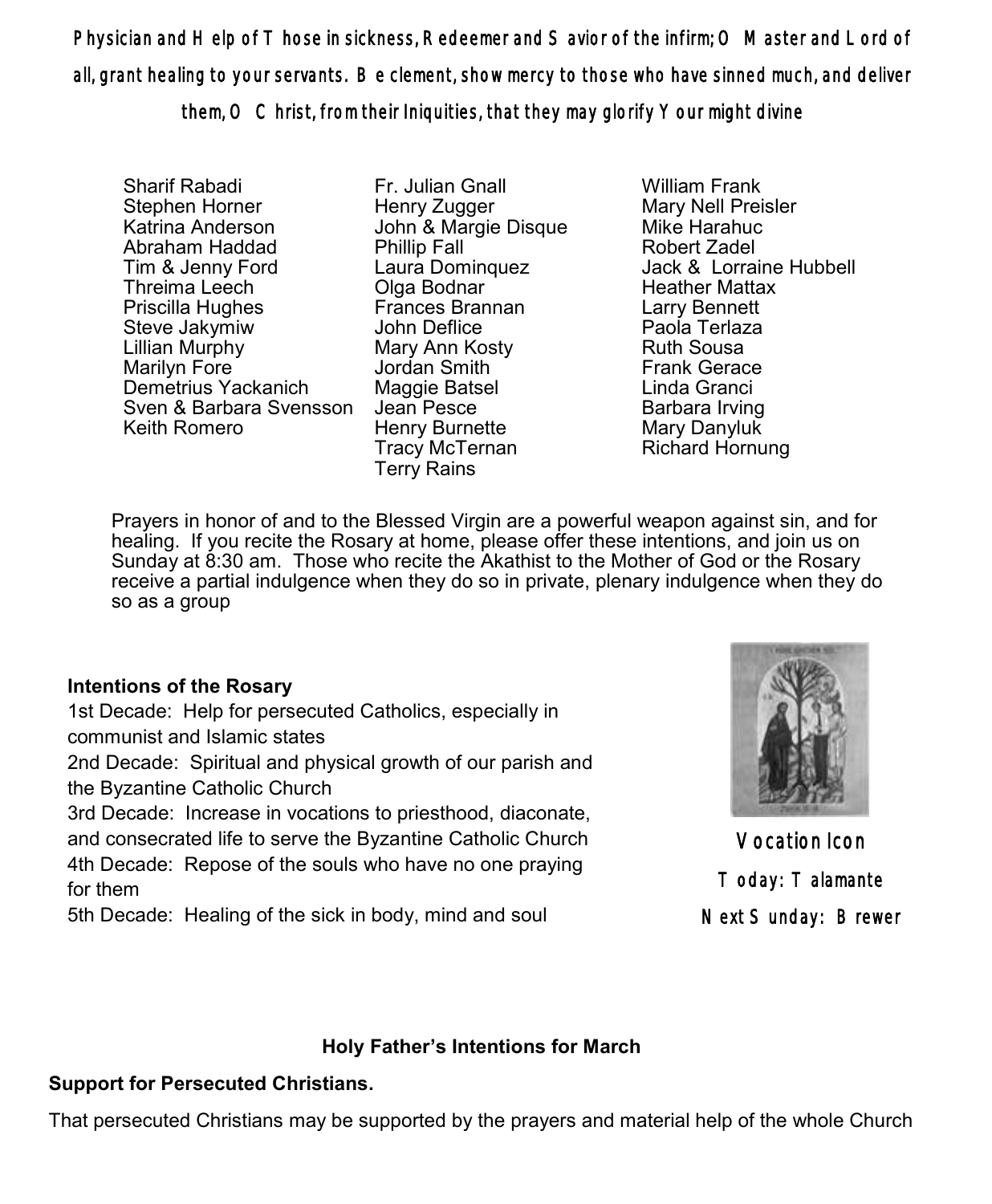# **!!!ATTENTION !!! ALL GIRLS AND WOMEN AGES 7 AND UP!!! Save the Date Myrrh Bearer's Retreat in Scottsdale AZ Dates: June 23-25, 2017 The theme for Myrrh-Bearers Retreat, 2017 is Feasting and Fasting.**

Our Byzantine Catholic Church has spread over the course of the year a cycle of feasts and fasts.

They unfold God's saving plan of salvation for us, highlighted by the life, death and resurrection of Christ and the presence of the Holy Spirit.

Embracing the moments of Redemption will be the primary focus of reflections. Pasha and the Twelve Major Feasts take us step by step through the course of the liturgical year.

How do we celebrate these Feasts? One author suggests that the Feasts are sublime moments when "Heaven meets Earth". To experience as fully as possible such celebrations, participation in the liturgical life of the Church is primary, preceded by preparation of the domestic (home) church. In addition, the greater the Feast; the greater the Fast.

Please join us for the Myrrh-Bearers Retreat this year at the Franciscan Renewal Center in Scottsdale, AZ. Registrations forms will be available soon.

### **For more information and if you have any questions please see Carli Bonham. Thank you!!!**

**Dear Parish Family**, beginning March 1 through April 9 we are invited to join other Christians for 40 Days for Life - 40 days of prayer and fasting for an end to abortion. A prayer campaign for those who respect the dignity of all human life and strive for justice for the poorest, most vulnerable, and the least of God's children - the pre-born. We are also invited to stand and peacefully pray during a 40-day vigil in the public right-of-way outside Planned Parenthood, 701 San Mateo NE, and also to help spread the word about this important community outreach. For more info, especially for those who would like to volunteer to help, please con tact: Project Defending Life at 505-266-[4100](tel:%28505%29%20266-4100) or go to: [www.defendinglife.org](http://www.defendinglife.org) **OUR PARISH IS SCHEDULED TO PRAY AND WITNESS THE CULTURE OF LIFE IN FRONT OF PLANNED PARENHOOD ON FRIDAY APRIL 7TH. THANK YOU AND GOD BLESS YOU**

| <b>DATE</b> | <b>READER</b>                             | <b>TROJCA</b> | <b>GREETER</b> | <b>COUNTER</b>                  | <b>HOST</b> |
|-------------|-------------------------------------------|---------------|----------------|---------------------------------|-------------|
|             | March 26 Sven Svensson Soriah Chavez Open |               |                | Cindy Loescher<br>Barbara DeLap |             |

# **Barbara's Hall Report**

Thanks to Jana Brewer for getting people together to host a rice and beans social. Yes, I said rice and beans! And they were delicious. Lots of crock pots and rice cookers filled with yummy Lenten food. Plus lots of shredded cheese and flour tortillas. People commented it was the best meal they had been served in our kitchen in a long time! Thanks to all who participated!

**The Explorers** need some good men to serve as role models for the children. Safe Environment Training is required, and takes only about two hours. Please see Miles Gloetzner. Thank you!!!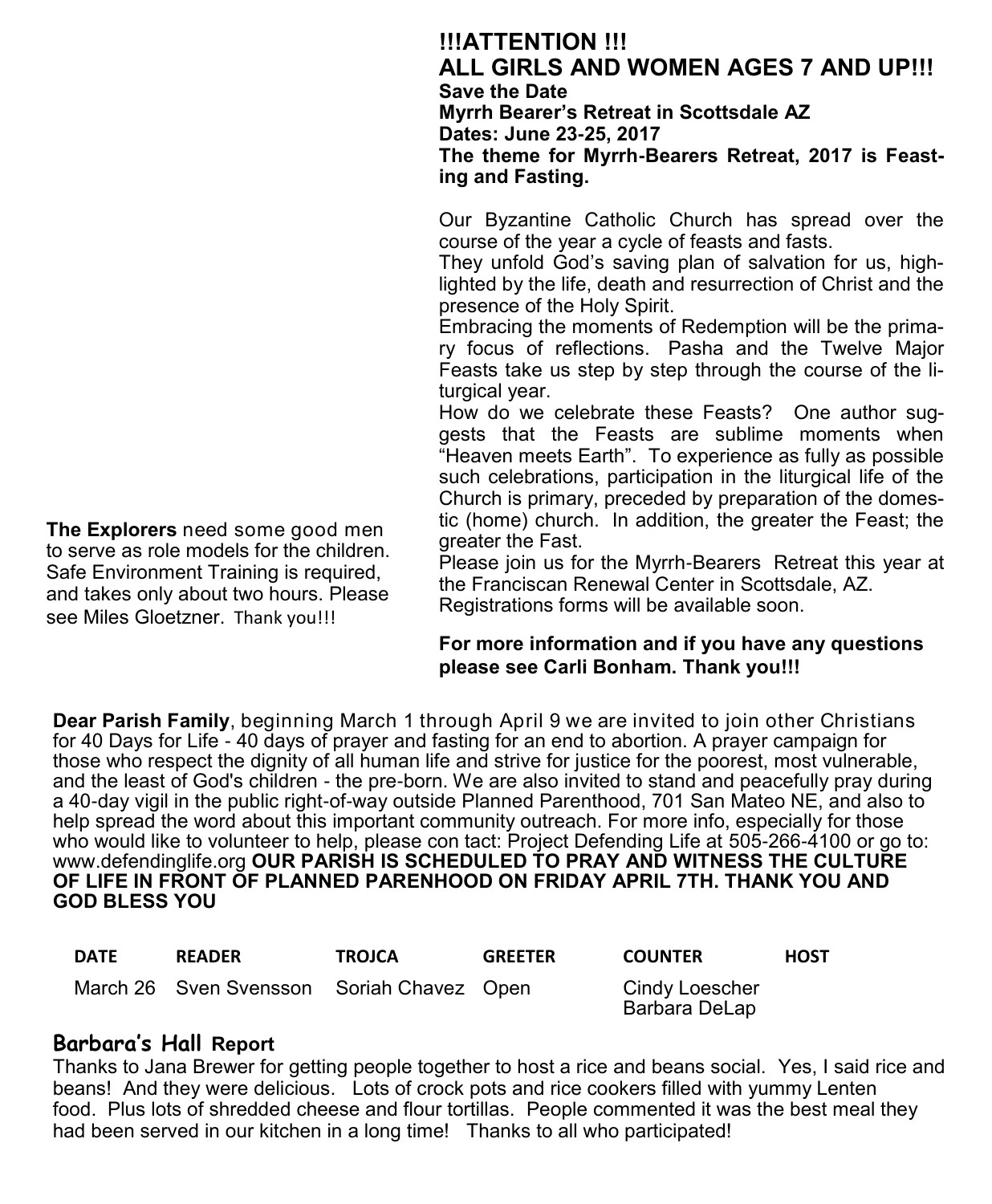# **Coming Events—Mark Your Calendars Now**

| March 23<br>Thursday | 6:00 pm pot luck dinner<br>7:00 pm THEOSIS: Mystery of the Byzantine Liturgy                                                                                                  |  |  |  |  |
|----------------------|-------------------------------------------------------------------------------------------------------------------------------------------------------------------------------|--|--|--|--|
| March 25<br>Saturday | Annunciation of the Theotokos / Solemn Holy Day<br>9:00 am Divine Liturgy                                                                                                     |  |  |  |  |
| March 27<br>Monday   | 10:30 am Shut-ins Visits<br>5:45 pm Explorers Meeting                                                                                                                         |  |  |  |  |
|                      | 6:00 pm Bazaar meeting in the conference room                                                                                                                                 |  |  |  |  |
| March 28<br>Tuesday  | 6:30 pm CAFÉ meeting at UNM                                                                                                                                                   |  |  |  |  |
| March 30<br>Thursday | 7:00 pm Matins with Great Canon of St. Andrew of Crete<br>with prostrations                                                                                                   |  |  |  |  |
| April 1<br>Saturday  | 9:00 am Akathist to the Most Holy Theotokos                                                                                                                                   |  |  |  |  |
| April 3<br>Monday    | 6:00 pm Advisory Board Meeting                                                                                                                                                |  |  |  |  |
| April 8<br>Saturday  | 9:00 am Divine Liturgy Saturday of Lazarus                                                                                                                                    |  |  |  |  |
| April 10<br>Monday   | 6:00 pm Bridegroom Matins                                                                                                                                                     |  |  |  |  |
| April 11<br>Tuesday  | 6:00 pm Bridegroom Matins                                                                                                                                                     |  |  |  |  |
| April 12<br>Wed.     | 7:00 pm Presanctified Liturgy / Holy Anointing                                                                                                                                |  |  |  |  |
| April 13<br>Thursday | <b>Holy Thursday</b><br>7:00 pm Divine Liturgy of St. Basil the Great                                                                                                         |  |  |  |  |
| April 14<br>Friday   | <b>Good Friday</b><br>10:00 am Passion Matins<br>7:00 pm Vespers & Procession with the Burial Shroud<br>9 pm - 11:30 am Saturday-All Night Vigil<br>11:30 pm Jerusalem Matins |  |  |  |  |
| April 15             | <b>Holy Saturday</b>                                                                                                                                                          |  |  |  |  |
| Saturday             | 11:00 am Akathist to the Life-bearing Tomb of Christ<br>6:00 pm Vigil Divine Liturgy / Blessing of Easter Baskets                                                             |  |  |  |  |
| April 16<br>Sunday   | <b>Resurrection of Our Lord-THE FEAST OF FEASTS</b><br>9:00 am Resurrection Matins and Divine Liturgy<br><b>Blessing of Easter Baskets</b>                                    |  |  |  |  |

## **Sunday of the Cross**

**God Speaks From the Cross (\$10.95)** Fr. Anthony Coniaris provides food for thought on Jesus' Seven Last Words in which, quite literally, God speaks to us from the Cross of Christ. This is a book to use during all of Lent!

**The Zacchaeus Tree: A Family Guide Through the Season of the Great Fast (\$27)**. Scriptures, prayers, and activities to make this week come alive for yourself and those around you. Great ideas for children's crafts and things to do for others, including: Our Father paper chain, litanies, Jesus' Scourging.

**Dear Parish Family**, we are cordially invited to attend Lenten Mission by Fr Simon Carian: March 20th, 21st & 22nd at 7pm at San Clemente Parish ([Address:](https://www.google.com/search?q=san+clemente+church+address&stick=H4sIAAAAAAAAAOPgE-LWT9c3LMkzMCzItdCSzU620s_JT04syczPgzOsElNSilKLiwGy70QSLgAAAA&sa=X&ved=0ahUKEwjLz_eV34TSAhVN1GMKHRcLBAcQ6BMIfzAQ) 244 Luna Ave SE, Los Lunas, NM 87031 [Phone:](https://www.google.com/search?q=san+clemente+church+phone&stick=H4sIAAAAAAAAAOPgE-LWT9c3LMkzMCzItdDSz0620k_Oz8lJTS7JzM_Tz87LL89JTUlPjS9IzEvNKdbPSCyOL8jIz0u1ApMA5plbIkAAAAA&sa=X&ved=0ahUKEwjLz_eV34TSAhVN1GMKHRcLBAcQ6BMIggEwEQ) (505) 865- 7385)

The theme will be: The Three Secrets and the 100th anniversary of Our Lady of Fatima. For more detailed info, please, see flyer on the bulletin board in the hall or pick one from the greeting table.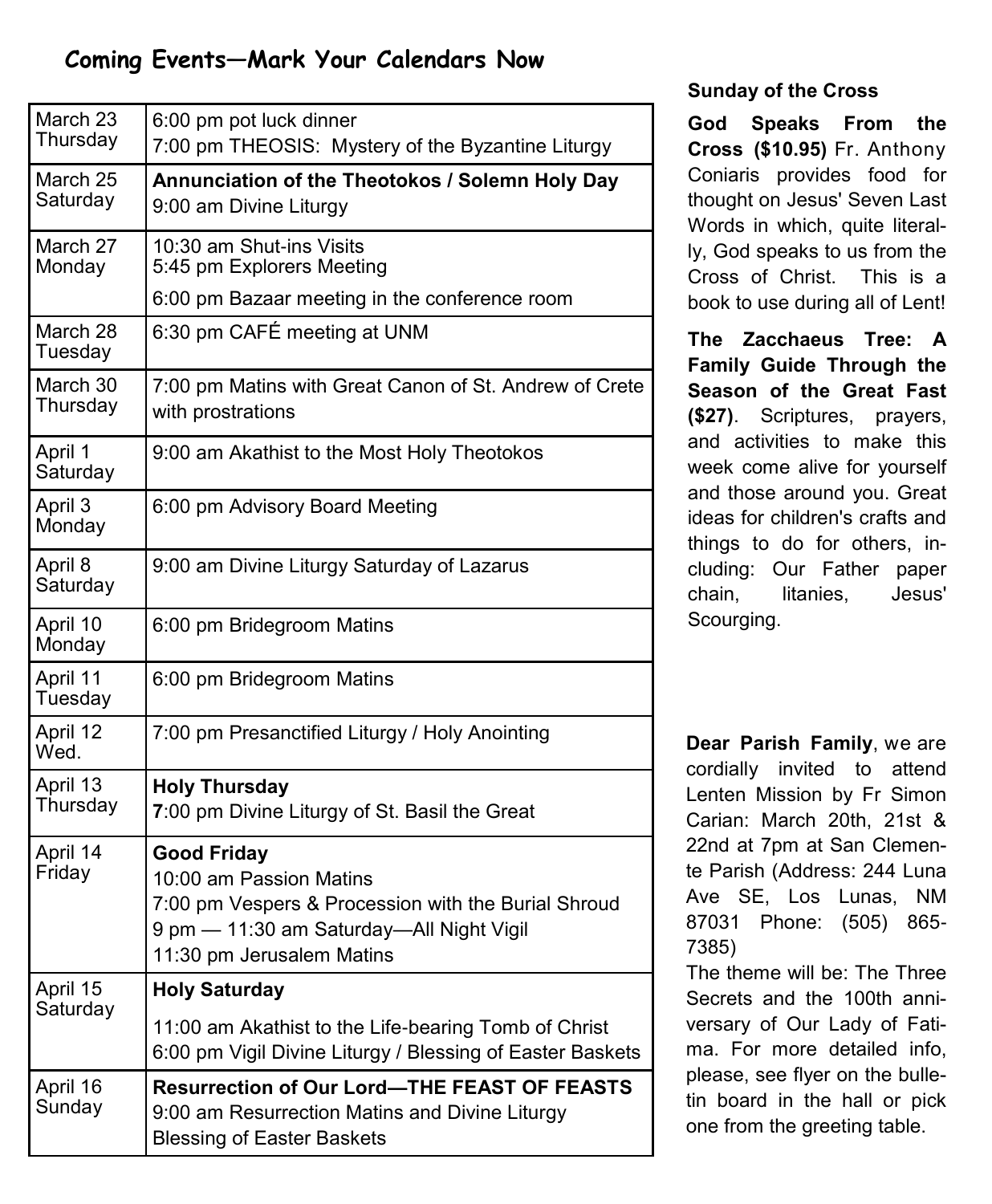### **Our ANNUAL BAZAAR this year is on Saturday, May 20, 10AM-4PM!!!** Kick off meeting is scheduled on **Monday March 27 at 6 pm in the conference room.**

All "Bazaar Helpers" are invited. We need a good team which will include following assignments: Book Store, Greeters, Money collection for food, Baking, Raffle, Food sales/food preparation, drinks, set up decorations, outside signs, tables, umbrellas, chairs e.c.t. Our Annual Bazaar is always an opportunity to make our wonderful church known to other people, to reach out, to evangelize, to advertise our Gift Shop, an excellent fundraiser. Above all it is a blessing and fun when we work together!!! Thank you and see you there.

### **Upcoming Mothers Group Events**

### **Mothers Group Meeting**

Wednesday 3/29 @ 9am

To review past events, bazaar activities, baby shower, next adoration date & discuss how to meet needs of mothers in parish. New ideas welcomed!

At Alicia Wells house: 2951 Hyder Ave. SE 87106. Please RSVP to Alicia 720-280-0710 **[aliciawell](mailto:aliciawellspt@gmail.com)[spt@gmail.com.](mailto:aliciawellspt@gmail.com)**

### **Clean hall with Knights of Columbus**

Saturday April 1 after the Akathist to the Most Holy Theotokos (around 11am)- come one, come allchildren & adults & bring some elbow grease to help make the childrens area & hall squeaky clean!

**Bishop's Appeal 2017:** Our parish goal is **\$15,675.00** which breaks down to **\$275 per household**. If we reach our goal, our parish will receive a **30% rebate which is \$4,702.5**! Many can contribute \$275, some less, others more. The important thing is that each household makes an effort to show Bishop John our support to help with varied ministries our Eparchy offers. Working together we can easily make our goal!

Thank you to families/parishioners that completed their pledges this week: Beverly Stockton. **Collected to date: \$5,570.00** May God bless you for your generous and sacrificial response. Thank you!

**The ECED** (Eastern Catholic Eparchial Directors of Religious Education) is presenting a Bible Conference at St. Stephen's Cathedral in Phoenix AZ. May 19th - 20th, 2017, Friday 6:30 - 9pm and Saturday 10am - 4:30pm.

The theme is *The Book of Beginnings: Genesis in the Eastern Christian Traditions.* There will be five presenters at this two day event. For more information please, see flyer on the greeting table at the holy water font/bulletin board in the parish hall. Thank you.

### **Save the Date!**

Back by popular demand, the Women's Spiritual Enrichment Weekend has been scheduled for this fall once again at the Norbertine Abbey. The dates will be Friday night, **September 22nd** and Saturday **September 23rd.** All women are welcome. Please consider joining us. If you have any ideas or input or would like to help with the planning, please see Mary Blain or Cindy Loescher. Planning meetings will be forthcoming.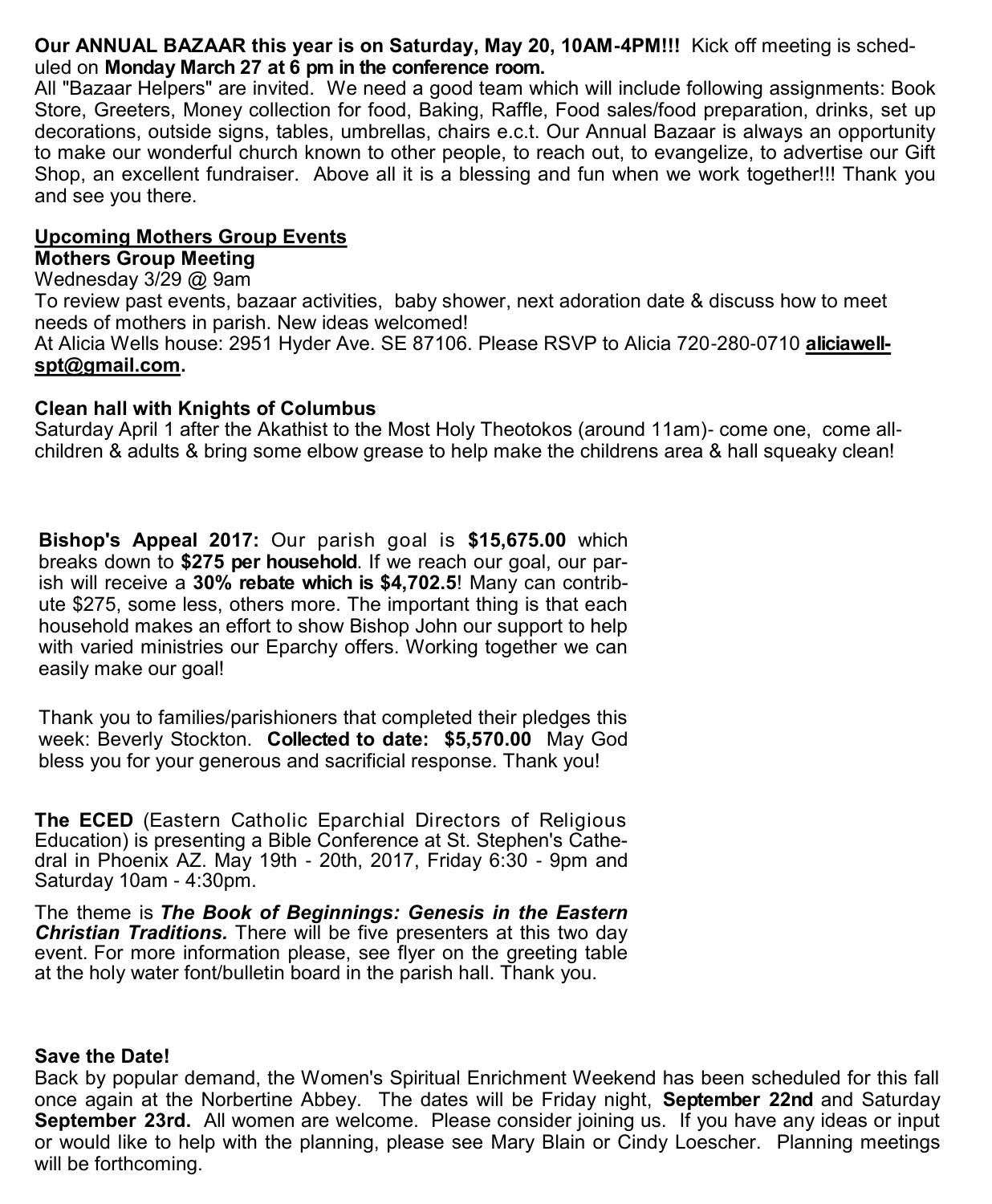# *Holy Cross*

**The Cross is brought out now** in the middle of Lent to strengthen us in our journey. If we have been weak, the Cross gives us strength. If we have had a good Lent, the Cross encourages to continue. We are reminded that nothing spiritual is achieved without the Cross – it is our only hope, our only consolation, our true guide to the embrace of the Holy Trinity.

## **The Divine Office for today is filled with beautiful meditations such as these:**

Ode 5: *At night I keep watch before You; enlighten me, O life-giving Cross of Christ; let the light of day dawn upon me when I bow before you in fear. Today the Cross, the new has pierced me, and I am torn apart. What pain penetrated my womb and my heart, what sorrow stabs my spirit? I am forced to give up Adam and his children, those whom I had received from the forbidden Tree, for a new Tree leads them to enter again into Paradise.*

Sunday Evening Vespers: *O Lord, You willingly stretched out Your hands upon the Cross; now grant us the compunction to venerate it worthily. Illumine our hearts with Your brightness by fasting and prayer, temperance and good deeds; for You are good, and You love mankind.* 

# **Regarding Christ and His Cross, the Catechism of the Catholic Church teaches in #618:**

The cross is the unique sacrifice of Christ, the "one mediator between God and men". But because in his incarnate divine person he has in some way united himself to every man, "the possibility of being made partners, in a way known to God, in the paschal mystery" is offered to all men. He calls his disciples to "take up [their] cross and follow [him]",<sup>454</sup> for "Christ also suffered for [us], leaving [us] an example so that [we] should follow in his steps." In fact Jesus desires to associate with his redeeming sacrifice those who were to be its first beneficiaries. This is achieved supremely in the case of his mother, who was associated more intimately than any other person in the mystery of his redemptive suffering.

### *Apart from the cross there is no other ladder by which we may get to heaven*- St. Rose of Lima

The Cross is the defining image for all Christians. Saint Paul wrote that he could boast of only one thing, the cross of Christ. It is still baffling to modern pagans, agnostics, and atheists alike who wonder at this image of a God Whose Son willingly endured such a painful death in order to save the human race. And the only reason that He ascends the cross is because of His great love for humanity. The Cross is our hope, our salvation. The sixth century Latin hymn, *Vexilla Regis*, reads in part: O hail the cross, our only hope in this Passiontide! Grant increase of grace to believersand remove the sins of the guilty.

"Bright sadness" is a popular term for Lent, and this is best found in the main service of Lent: the **Liturgy of the Presanctified Gifts.** This is also called the **Liturgy of Saint Gregory**. The "Presanctified Gifts" are the Body and Blood of Christ consecrated on Sunday, and reserved in the tabernacle. Vespers is celebrated, with special verses for each night reflecting the Lenten themes. The Scriptures come from Genesis and Proverbs.

Prostrations take place at the bringing out of the single candle, representing Christ; at the Prayer of Saint Ephrem; and when the Holy Eucharist is brought out in procession. The Holy Eucharist is transferred from the altar to the Preparation Altar during the psalms. It is then carried in a solemn, silent procession around the church and into the sanctuary, where It is incensed and covered. The Consecrated Gifts are mingled with wine so as to assist with swallowing, and this is how Communion is distributed.